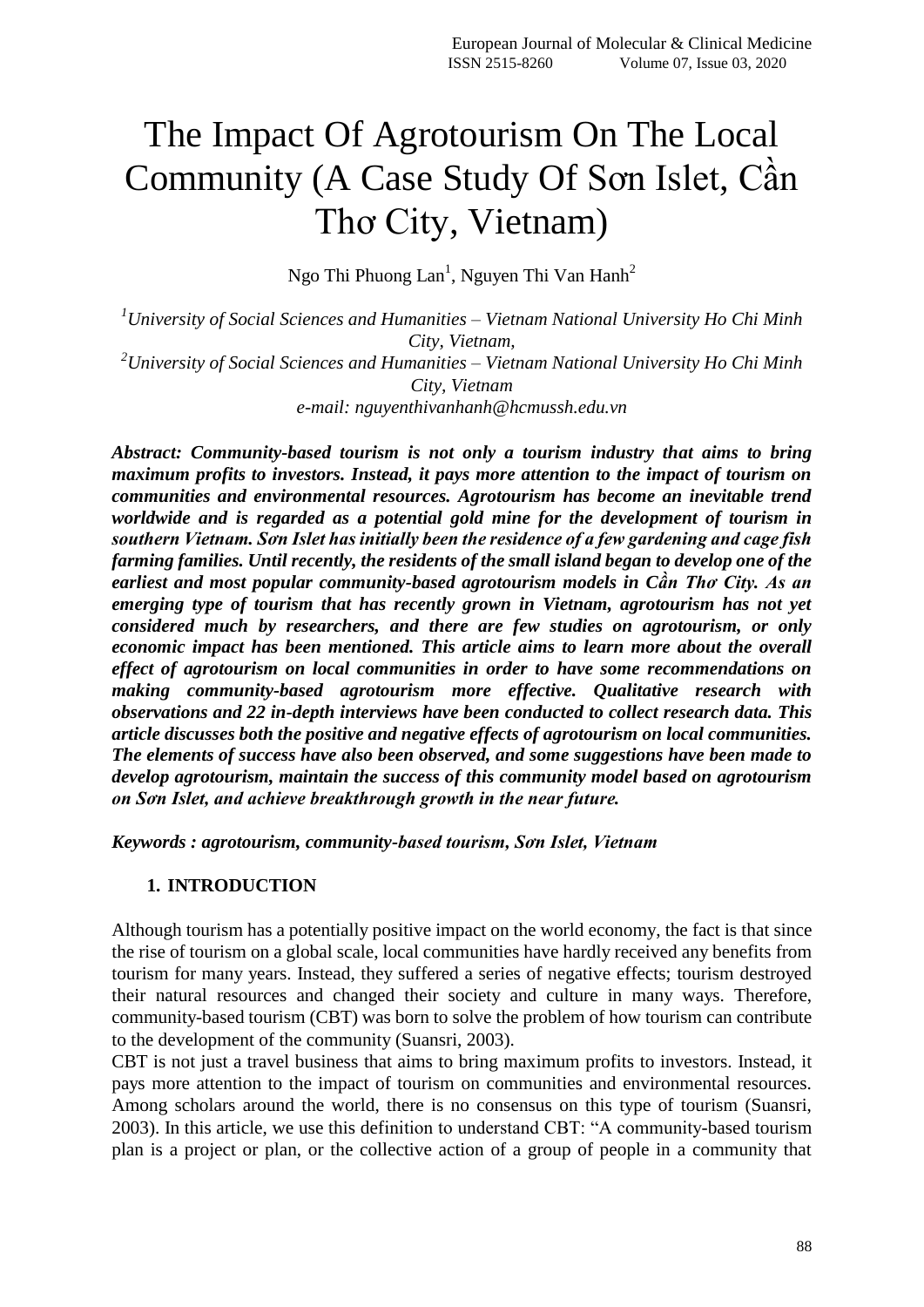decides to participate in or jointly develop small and medium-sized local tourism" (Yanes A. et al., 2019).

In the era of industrialization and globalization, some traditional agricultural businesses have begun to decline. According to previous studies, the main reasons for the decline in traditional agricultural output are falling prices of agricultural products, rising production costs, the impact of globalization and the elasticity of commodity markets (Chen Y. & Lee C., 2018), and Today's climate change. All these factors together lead to a decline in agricultural profits. Under such circumstances, agrotourism is increasingly regarded as the "desirable diversifier" of local and regional economies (Chen Y. & Lee C., 2018).

Labels such as agrotourism, farm tourism, farm-based tourism, and rural tourism are often used interchangeably with agrotourism, but they have also been explicitly used to express similar but completely different concepts (Phillip S., Hunter C. & Blackstock K., 2010). In this article, agrotourism (or agricultural tourism) is regarded as a tourism product directly related to the agricultural environment, agricultural products, or agricultural accommodation (Liang 2017; Qiu and Fan 2016; Scaglione and Mendola 2017 in Chen Y. & Lee C., 2018).

Agrotourism has become an inevitable trend worldwide. It is regarded as a potential gold mine for the development of tourism in Vietnam, which has a long rice civilization. Vietnam has a strong agricultural foundation. Farmers live in every place and have rice civilization and agricultural traditions. The agrotourism industry is becoming stronger, along with other types of tourism. In recent years, agrotourism products have been developed nationwide and have shown positive preliminary results in terms of tourist popularity. According to data from the National Tourism Administration of Vietnam, agrotourism has promoted socio-economic development in many places, making them more attractive to tourists, and at the same time generating income for local farmers and agricultural enterprises. However, at present, agrotourism in Vietnam is mainly developed by families and is still spontaneous.

As an emerging type of tourism that has recently developed in Vietnam, agrotourism has not yet considered much by researchers, and there are few studies on agrotourism, or only economic impact has been mentioned. This article aims to learn more about the overall impact of agrotourism on local communities in order to have some recommendations on making community-based agrotourism more effective.

Sơn Islet (or Cồn Sơn in the Vietnamese language) is a small island located in the middle of one among the two main tributaries of the Mekong River, the Hậu River, not far from Cần Thơ City, the largest city in the Mekong Delta of Vietnam. This islet has a completely unique space, about 70 hectares of fertile land throughout the year, full of alluvial deposits and green orchards. The island was originally composed of small families engaged in gardening and fish farming in cages. Only recently did the communities on the island begin to develop one of the first and most popular community-based tourism models in Cần Thơ.

# **2. METHOD AND THEORY**

The qualitative research method was chosen because it is particularly useful in discovering the meaning that people give to the events they experience (Merriam, 1998), and qualitative interviews lead to detailed descriptions of the research topics (Rubin & Rubin, 1995).

Twenty-two in-depth interviews were conducted with local residents who participated in islet agrotourism activities, tourists, CBT professional consultant and authorized representatives. The interviews were conducted in July 2020.

With the approval of the participants, the interview was recorded to ensure a complete transcript. When analyzing the data, the researchers named the categories, then coded the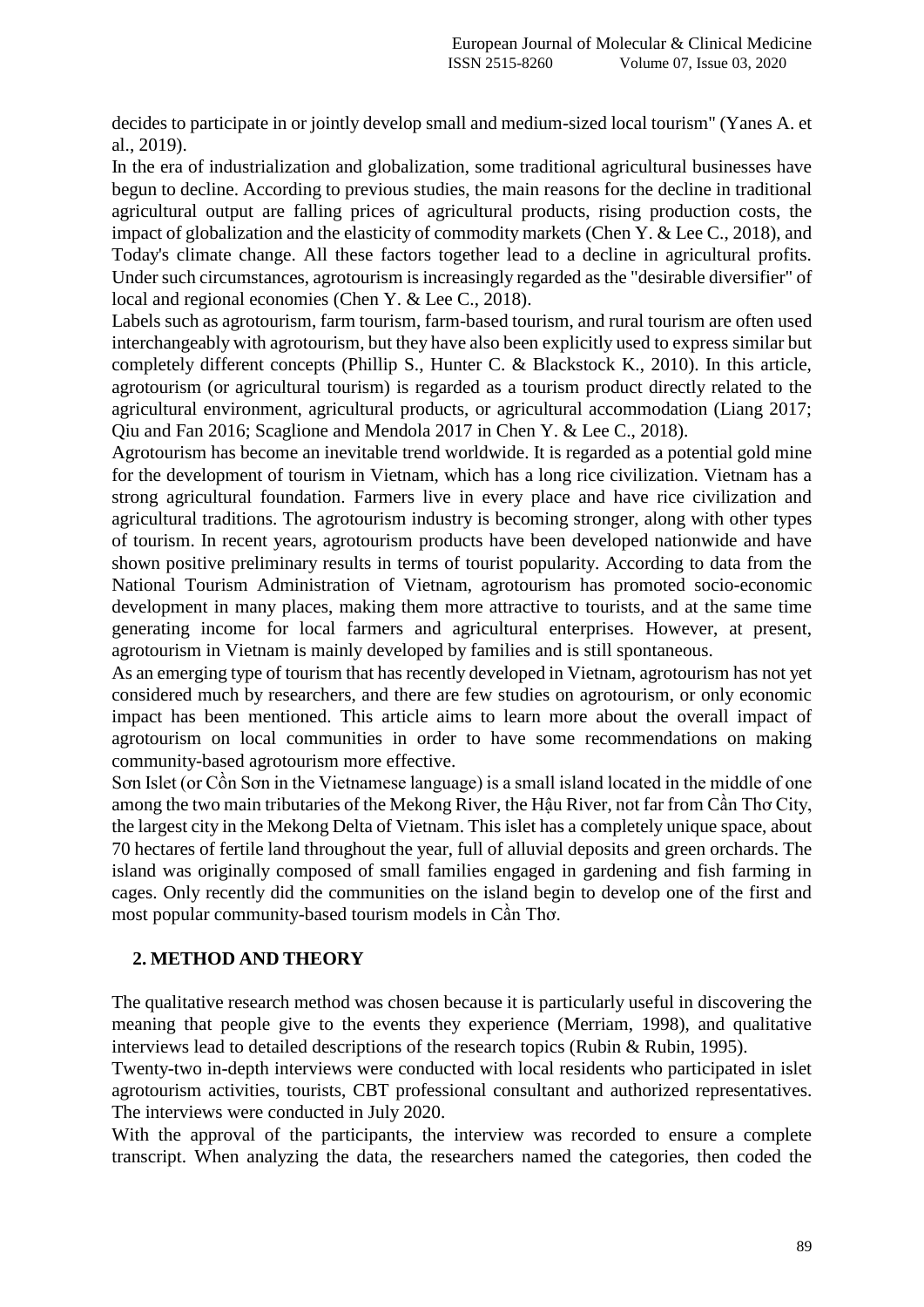transcripts, and placed parts in labelled folders representing each category. The observation was also used to investigate tourism activities and community life on the islet.

As sustainable tourism has become an important method for the development of tourism in the modern world, as long as the impact of tourism is involved, the three pillars of its economic, social-cultural, and environmental impact should be considered. The sustainable development framework is widely used to examine the impact of tourism development on the environment, economy, and social culture (Logar, 2010 in Barbieri C., Sotomayor S. & Aguilar F., 2016). In addition, in CBT theory, many principles are mentioned. These principles indicate the ways in which the host community can use tourism as a community development tool. The following are some primary principles of CBT, which can be used as a basis to describe the impact of tourism on the life of local communities on Sơn Islet: (1) Improve the quality of life; (2) Ensure environmental sustainability; (3) Preserve local characteristics and culture; and (4) Distribute benefits fairly among community members (Suansri, 2003).

# **3. RESULT AND DISCUSSION**

## *3.1 Respondent Profile*

The table below shows the role of each participant in the study in agrotourism on Sơn Islet.

| No.            | Participant                     | <b>Gender</b>  |
|----------------|---------------------------------|----------------|
| 1              | Local authority representative: | M              |
|                | Vice-chairman of the Bùi Hữu    |                |
|                | Nghĩa Ward                      |                |
| $\overline{c}$ | CBT professional consultant     | F              |
| $\overline{3}$ | Head of the CBT Club            | $\mathbf{F}$   |
| $\overline{4}$ | Deputy-Head of the CBT Club     | $\mathbf{F}$   |
| $\overline{5}$ | Member of the CBT Club (Owner   | M              |
|                | of the fish cage farm)          |                |
| 6              | Member of the CBT Club          | $\overline{F}$ |
|                | (Boatman)                       |                |
| 7              | Member of the CBT Club (Owner   | $\mathbf{F}$   |
|                | of the pomelo garden)           |                |
| 8              | Member of the CBT Club          | M              |
|                | (Coordinator)                   |                |
| 9              | Member of the CBT Club (tour    | $\mathbf{F}$   |
|                | guide)                          |                |
| 10             | Member of the CBT Club (owner   | $\mathbf{F}$   |
|                | of the star apple garden)       |                |
| 11             | Member of the CBT Club (owner   | M              |
|                | of the Snakehead flying fish    |                |
|                | performance Minh Tâm)           |                |
| 12             | Member of the CBT Club (owner   | M              |
|                | of the rose apple garden)       |                |
| 13             | Non-member (fruit-selling       | $\mathbf{F}$   |
|                | household)                      |                |
| 14             | Non-member (owner of the        | M              |
|                | original Snakehead flying fish  |                |
|                | performance)                    |                |
| 15             | Non - member (gardening and     | F              |
|                | homestay household)             |                |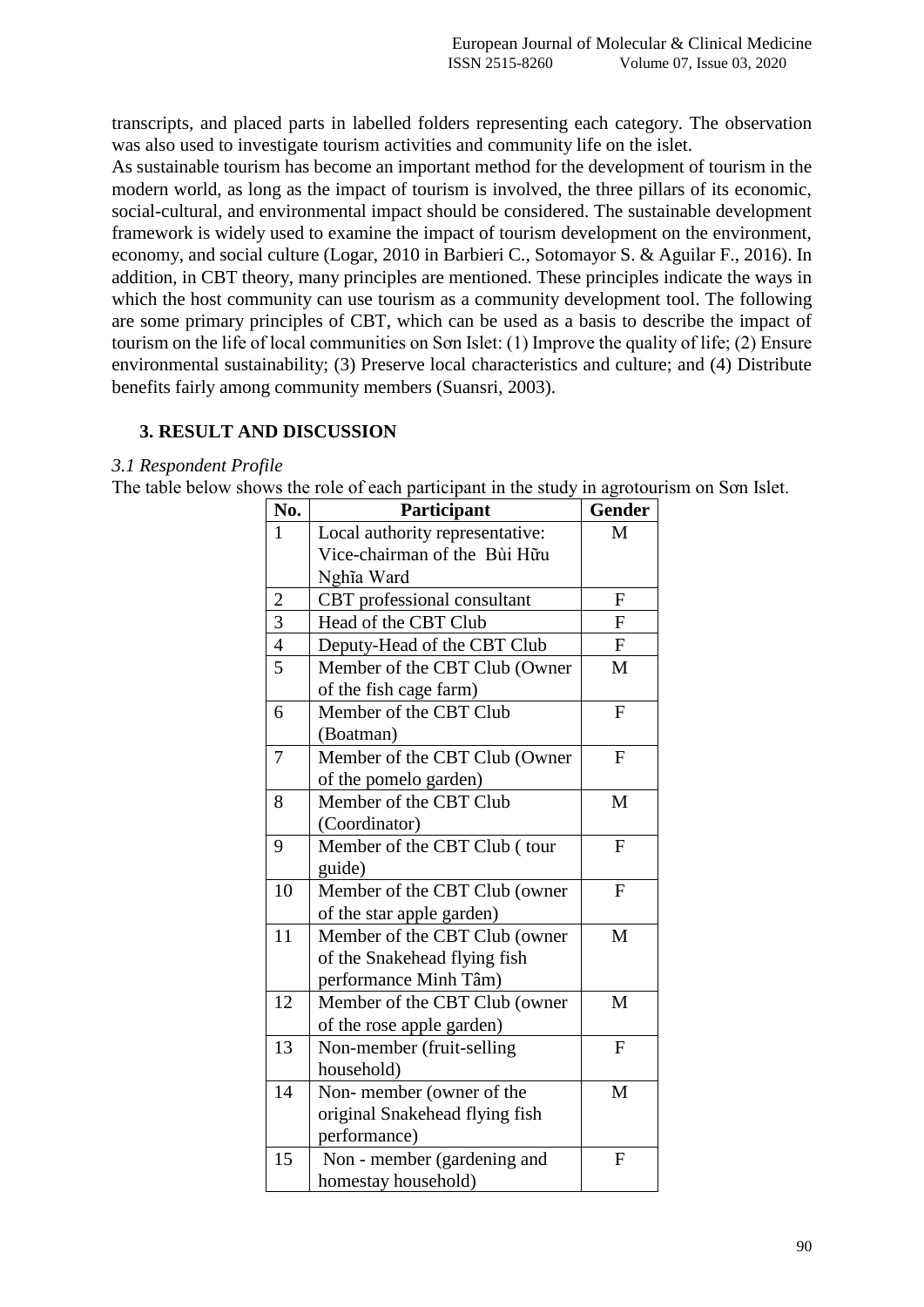| 16 | Non - member (gardening             | F |
|----|-------------------------------------|---|
|    | household)                          |   |
| 17 | Member of the CBT Club (owner       | M |
|    | of the longan garden)               |   |
| 18 | Member of the CBT Club              | M |
|    | (boatman and bamboo                 |   |
|    | shoot supplier)                     |   |
| 19 | Member of the CBT Club (Đờn ca      | F |
|    | tài tử singer)                      |   |
| 20 | Non-member (Lottery seller)         | F |
| 21 | Tourist (Free individual traveller) | M |
| 22 | Tourist (group inclusive tour)      | F |

## *3.2 Agrotourism in Sơn Islet*

CBT requires local organizations to manage the tourism industry because the community will need a representative group to work with external organizations and make arrangements with tourists.

―Sơn islet tourism is not spontaneous, it originated from agrotourism, and it still runs in this way" (interview No. 2).

There are 73 households on Sơn Islet, 35 of which have joined a tourism community organization called "Self-Help Intergenerational Club" (hereinafter referred to as "Club"). This CBT model has been in operation since 2015 (the previous organization was a tourism cooperative). There is also a "sub-club" which includes 30-32 local guides. The local guides are all family members on the islet, half of them have a bachelor's degree, or are studying in a university or college in southern Vietnam (not all are tourism majors), and the other half have only completed high school or middle school.

Ms Bé Bảy, an authorized official of Bình Thủy District, is the founder and inspirer of the model. She is now the leader of the model and has always regarded herself as a community consultant engaged in tourism (Interviewee No. 2).

The Club receives about 700 visitors to Sơn Islet every day, 15% of whom are foreigners. The Club currently cooperates with 43 travel companies in Vietnam, including well-known companies such as Viettravel, Saigontourist, Fidi-tour, etc. The tourists from these companies account for 80% of the total. In addition to Club, there is another way to travel on the island, that is, independent families who run their own businesses. There are three such families on the islet.

Every tourist product and service provided on Sơn Islet is related to the local agricultural activities of the community. Every family has its own professional products and characteristic items. Families with orchards can provide visitors with the opportunity to visit the garden or taste the fruit. Families with fish cages allow visitors to visit their farms. Families with experience in traditional cakes can instruct visitors to make cakes and then try them in their own houses. Every family has its own products and responsibilities. All these have contributed to the collective tourism and sustainable development of Sơn Islet.

Visitors can enjoy many activities on Sơn Islet, such as learning about fish farming on floating fish farms, watching "flying fish" and feeding fish, going to the u-pick fruit garden, making local traditional cakes and snacks, eating local delicacies, etc.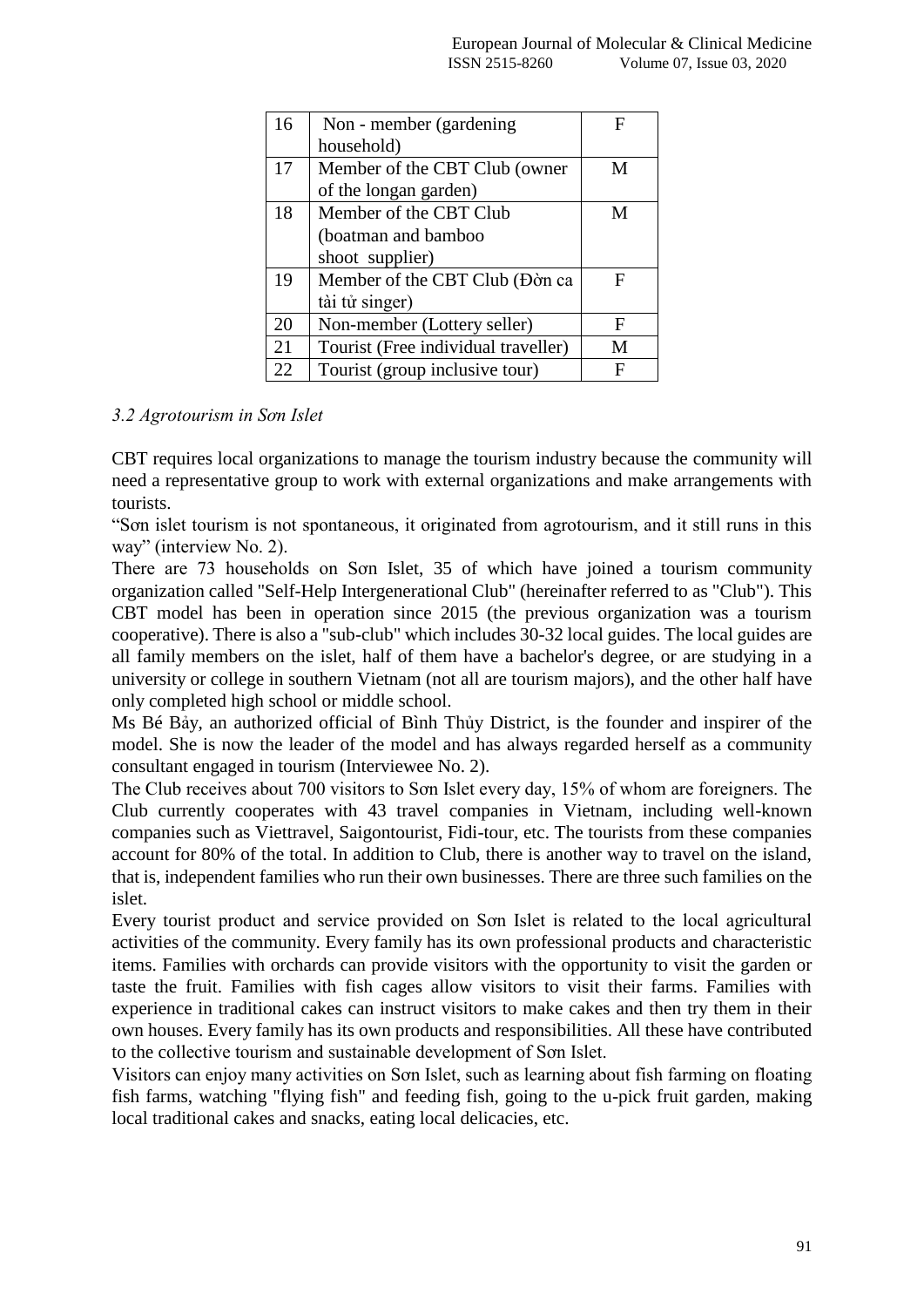# *3.2.1 Success factors of Sơn Islet agrotourism*

Sơn Islet's tourism is one of Cần Thơ most popular tourist destinations and one of the most successful community agrotourism models in southern Vietnam. According to our observations and interviews, the following elements play a crucial role in making Sơn Islet's community-based agrotourism a success as figure 1.



Figure1: Success factors of Sơn Islet agrotourism

## *The strength of unity and the consensus of the community*

As organizational work is concerned, solidarity is an effective way to bring communities together. Solidarity is also a measure of a community's ability to effectively achieve its common goals, regardless of their personal relationships. When asked about the community's advantages in developing agrotourism, almost all members of the Club expressed their solidarity.

―*Our biggest advantage is the unity of the community*‖ (Interview No. 5 - 7 - 17).

―*We provide travel services together, but we don't care too much about money. If there are few tourists, we still need to take care of agriculture. We have a long tradition of helping and supporting each other in the community*" (Interview No. 3).

―*Sometimes we have different views, but we will try to discuss them clearly until we reach some consensus. We have been together for five years, and there has never been any problem that we cannot solve*" (Interview No. 4).

―*Even before we engaged in tourism services, all of us took care of each other on this small island and helped each other long ago. There is no conflict between us.*" (Interview No. 12).

The community-based consultant has a closed connection with the Club but does not belong to the Club and is not a native of Sơn Islet. She also considers the people in the community as a whole: "They are closely connected, very protective and supportive of each other" (Interview No. 2).

As a matter of fact, the ability of community members to work together and the degree of sharing of common goals among members greatly affect the likelihood of success (Dodds et al., 2016).

# *Good leadership*

Leadership is an important factor in the success of an organization. Good leaders can help increase productivity and achieve organizational goals. Leaders themselves have played a fundamental role in almost every aspect of society, especially in rural communities. In order to advocate successful community actions, encourage social well-being, and improve community viability, effective leadership in the community is necessary (Rickett K. G., 2005).

Community leaders are usually informal, not elected leaders (Martiskainen M. 2017). Ms Bé Bảy, the leader of community-based agrotourism on Sơn Islet – is the inspirer for the model.

―*Ms Bé Bảy is our leader. We are all farmers, so we do not know how to do tourism and business. We need a leader. Bé Bảy is the one who convinced us to start working on tourism and showed us how to do it. Before we started providing services, she experienced each of our*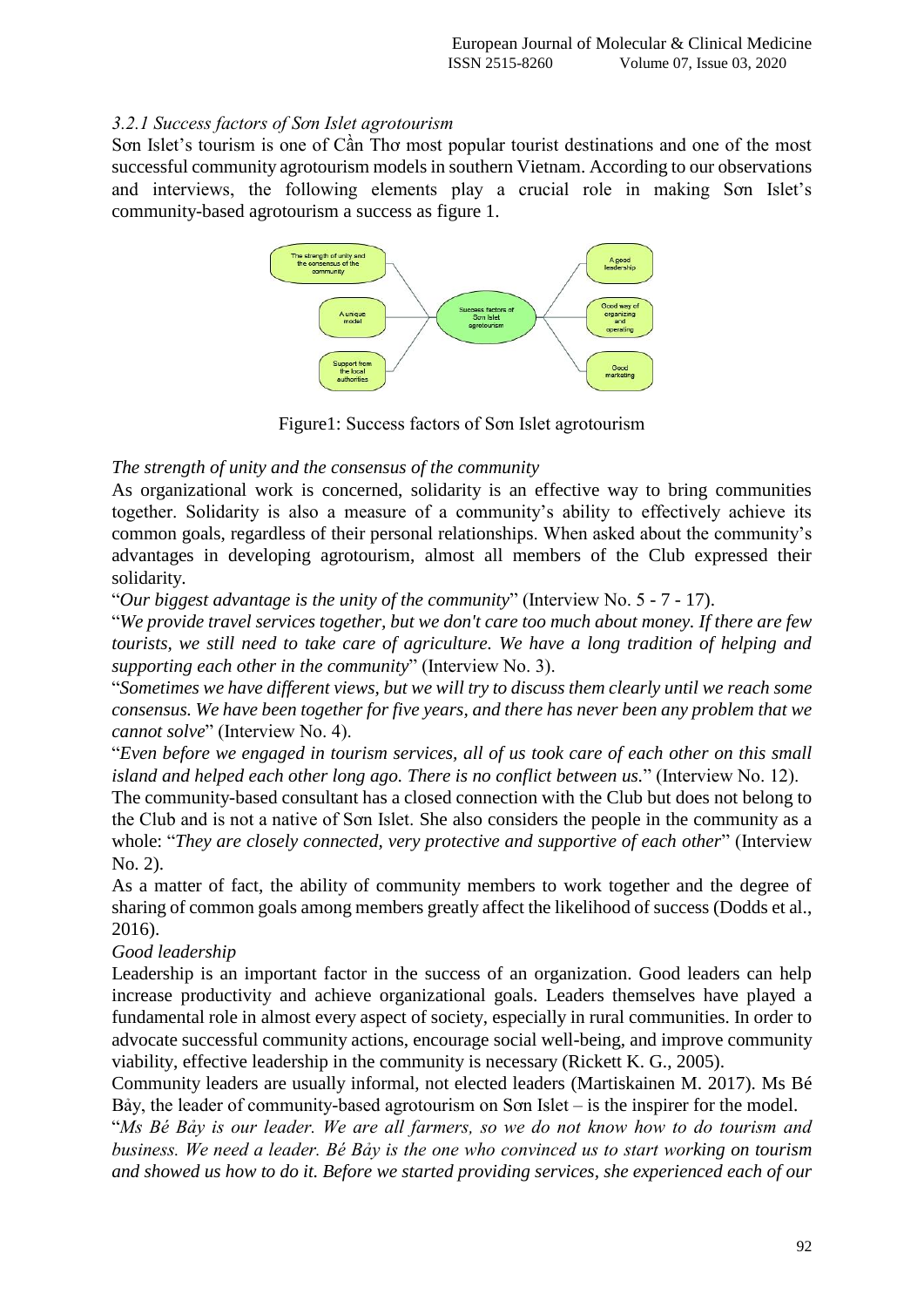*products and services and told us how to make them better to meet the needs of visitors.*‖ (Interview No. 4).

Good leaders usually get good results through their followers. The person in charge of the community-based agrotourism model in Sơn Islet does acknowledge this.

"*The community trusts me and considers me to be their family. This is an advantage because they will listen to me and follow my instructions*" (Interview No. 2 – Ms Bé Bảy).

#### *A unique model*

Although the resources for agrotourism in Sơn Islet are no different from other places in the Mekong Delta, its brand is unique and popular because it has different ways of running models. As a former cultural official, Ms Bé Bảy learned how other places provide tourism services, and then chose the concept of tourism from 36 ancient streets and wards in Hanoi, and connected community-based tourism packages to meet the diverse needs of travellers. The uniqueness of tourism in Son Islet is the way tourists are served with "flying" typical food, loitering around different households enjoying different services and products, being treated like family members.

―*This is a unique model of CBT. I named it "chain CBT". Each member of the group is a link and plays a unique role.*" (Interview No. 2).

―*Every member of the Club has his/her own products or services. There is no competition between us because no one provides the same products or services. Visitors can enjoy many activities. For enjoying the meal, they can sit in one of our five family gardens. It is big enough and beautiful, like a restaurant, we bring them food from many other families. It is called a "flying lunch" for tourists, because the food will "fly" to their tables from many families, and together we provide services for tourists to make them feel at home. It's not that you are going to travel, but visiting your family and relatives in your hometown. This is what we want to bring to tourists*" (Interview No. 4).

This model seems to leave a lot of impression on tourists. A tourist said:

"*I found that every family in the village provides special tourism products. Although I stay on this small island all day, I can enjoy different products in the same village without getting bored. It's so fun when many families join in serving your lunch at one time. I sit here and see five women bring their family food to my table. They are all delicious. Even though the water you drink varies from place to place, I have tried three, and I like them all*‖ (Interview No. 21).

#### *A good way of organizing and operating*

Many community-based models fail due to a lack of management knowledge and skills of their members. The Sơn Islet Travel Club is elected by all members, and its head and deputy-head are fully elected by the members, but these two women are only responsible for running the operating system, all rules and regulations are formulated by the members as a whole. The system has been running regularly and compactly.

―*The Club has a board of directors, a secretary, and a cashier. It is also divided into six groups, such as tour guide group, musician group, traffic group, and tourist service group. As a coordinator, I also use management software to perform tasks.*‖ (Interview No. 8).

―*Every week, the entire club meets to calculate and allocate funds and discuss necessary issues.*" (Interview No. 4).

―*Club members often meet to discuss and determine what needs to be fixed or improved*‖ (Interview No. 5).

―*We organize and control the activity like a company, even stricter"* (Interview No. 3).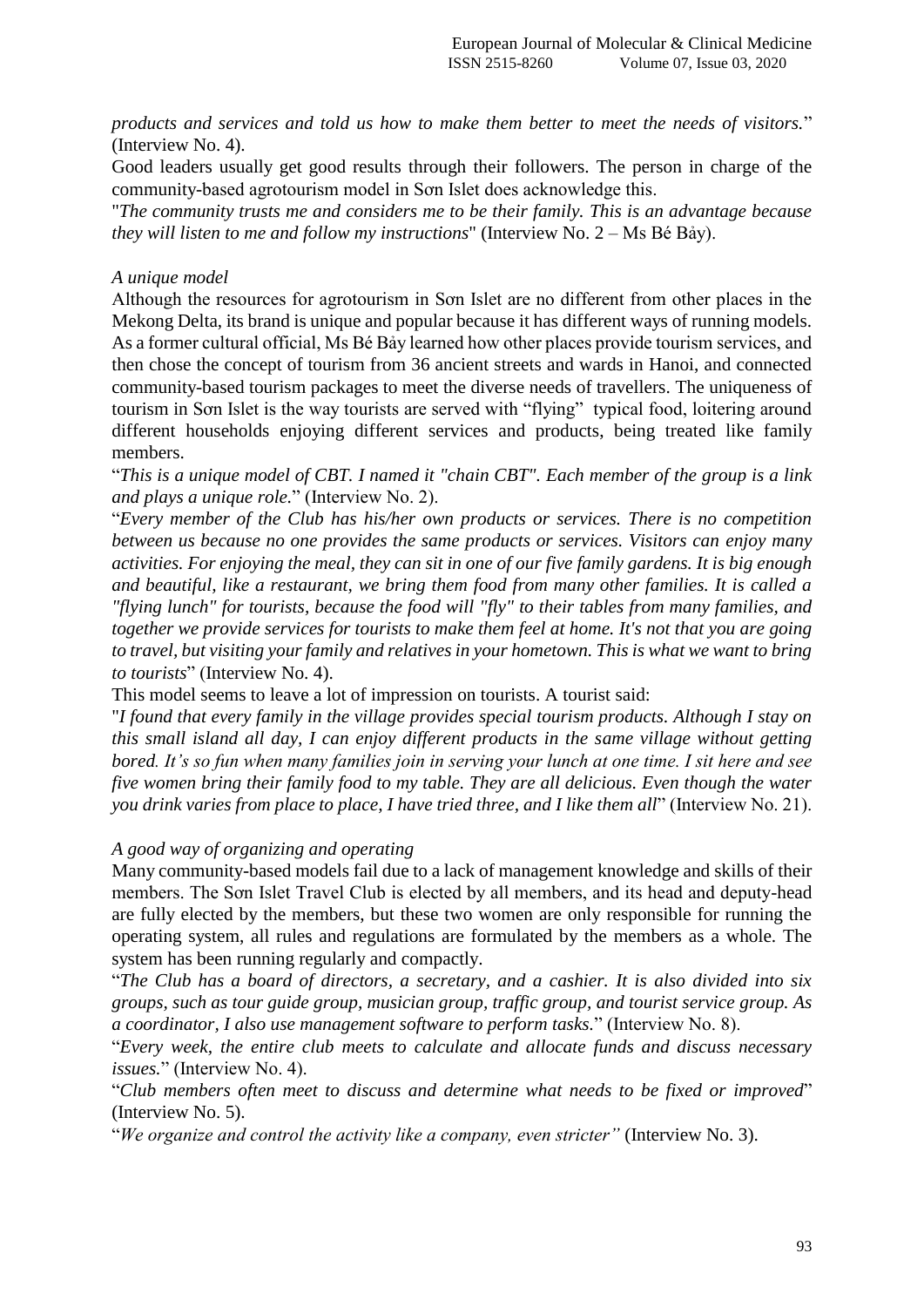―*Each member has their own notebook to write down and check their work, we hold group meetings once a week, and we have cameras everywhere for additional supervision*" (interview No. 2).

Community-based resource management is a bottom-up approach, involving local resource users and community members excited managing and responsible for their resources (The Philippine Coastal Management Guidebook No. 4, 2001). Local residents of Sơn Islet are given rights and responsibilities and have the opportunity to use them to conduct business in their own way.

## *Support from the local authorities*

As Mansuri and Rao put it, beneficiary communities, often too poor to fund their own community projects, remain in need of government support for inputs, maintenance investment, and trained staff in order to sustain project benefits (Mansuri G. and Rao V., 2004). The authorized representative in charge of Sơn Islet indicated how the local government had supported Sơn Islet in their tourism development:

―*Our policy is to encourage the development of agrotourism on Sơn Islet in order to benefit the local farmers. We try to create good conditions for them to run their business, such as building roads and riverside dams, installing electricity and water supply systems, and ensuring safety, hygiene and food safety*" (Interview No. 1).

Every member of the Club admits that the local government has given a lot of support for tourism on the island. They have the opportunity to participate in many training courses to improve their knowledge and skills in tourism and the reception of tourists.

―*Every year, the authorities will organize training courses for us on hospitality, hygiene, and food safety, fire protection and prevention, and even tour guide courses.*‖ (Interview No. 16).

―*On our first day of CBT, local authorities even helped attract customers to us*‖ (Interview No. 4).

From this perspective, we have made a major discovery. Although every member of the community recognizes some support from the local government, they all emphasize that they run their own businesses independently, and some people believe that it would be better if they could get more help from the local authorities. On the contrary, others believe that it is a good thing for the authorities not to impose their own rules on the community.

―*If the authorities are to lead everything, it's not a good way. The community has its own way. The authorities can even learn from them. Let the community "drive their own car", and you will find how great it will become in the end*" (Interview No. 2).

As long as local governments and their communities can establish a communication method that engages residents in a meaningful and legal way, local governments can play an important role in supporting local communities (Chaffey et al., 2017). In the case of Sơn Islet, local authorities seem to have created good conditions for community development. More in-depth research may reveal more accurate information about this relationship.

# *Good marketing*

Marketing is an important factor in the success of CBT as local communities "lack the essential marketing expertise, resources and networks to attract tourists in sufficient numbers to enable the venture to earn break-even profits and more" (Mtapuri & Giampiccoli, 2013, p. 10 in Dodds et al., 2016). There are many ways to market, especially in the technological age, but the agrotourism club based on the Sơn Islet community also has its own different ways to introduce to the market.

―*We focus on the channels of travel agencies and travel companies to bring our products to customers. Whenever government agencies hold meetings or festivals to attract tourism*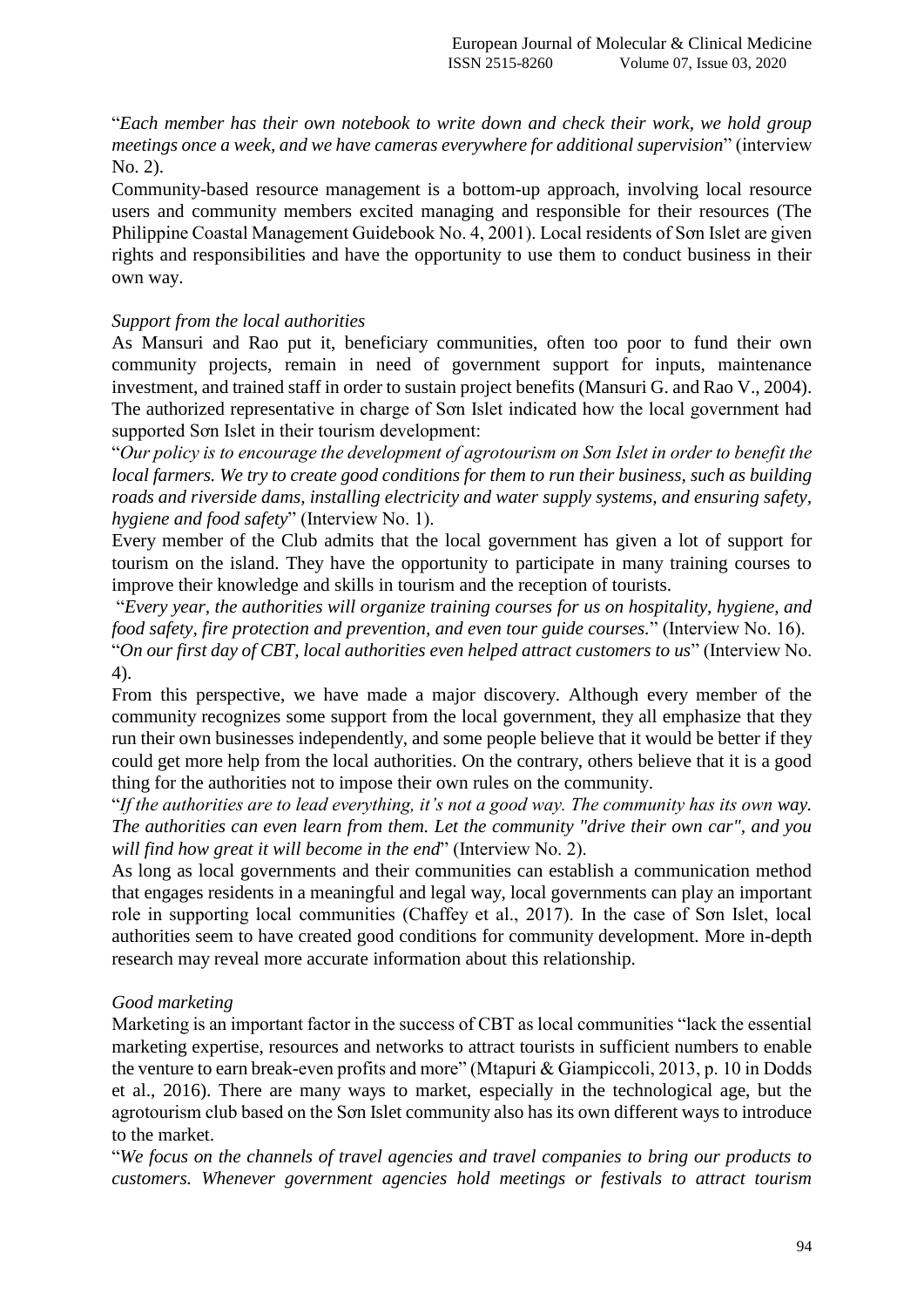*entrepreneurs to attend, we will not report our achievements there, but show them what we have and what we can do to attract tourists*" (Interview No. 2).

―*Of course, we have our website and fan page. The mass media has written many articles for us, but we not only use these channels but also try to seize every opportunity for sharing and inspiration. For example, Today's conversation with you also provides people with opportunities to understand us*" (Interview No. 2).

So far, few people have paid attention to evaluating the existing literature of CBT to determine the key success criteria in order to mobilize global knowledge to promote the development of successful CBT (Dodds et al., 2016). Through literature review, it was found that there are six key elements that can promote the success of CBT: (1) Participatory planning and capacity building to improve the community's tourism management skills; (2) Cooperation and promotion of market linkage partnerships to ensure financial viability; (3) Local management/authorization of community members; (4) The establishment of environmental/community goals to ensure that the results conform to the values of the community; (5) Assistance from promoters (government, funding agencies, and the private sector) to promote access to the formal economy; (6) The focus on generating supplementary Income to achieve the long-term sustainability of the community (Dodds et al., 2016).

Other factors and conditions were also mentioned, which are very important for the successful development of tourism in rural areas: (1) complete tourism packages, (2) good community leadership, (3) support and participation of local government, (4) sufficient funds for tourism development, (5) strategic planning, (6) coordination and cooperation between businesspersons and local leadership, (7) coordination and cooperation between rural tourism entrepreneurs, (8) information and technical assistance for tourism development and promotion, (9) good convention and visitors bureaus, and (10) widespread community support for tourism (Chen Y. & Lee C., 2018).

Our discovery of the six successful factors of the Sơn Islet agrotourism model shares some common points with the above factors and has made more contributions to the existing literature.

# *3.2.2 The impact of agrotourism on the Sơn Islet community*

Tourism can be a powerful tool for community development, especially if you believe that tourism and community development must be linked (Suansri, 2003). CBT is of great significance in alleviating poverty, empowering local communities, diversifying livelihoods, improving stakeholder cooperation, protecting the natural environment, and helping troubled economies. It can also minimize leakage, maximize connections, and empower local communities and instils a sense of ownership (Dodds et al., 2016). The following are some basic influences that reflect the contribution of agrotourism to the development of the community on Sơn Islet, as figure 2:



Figure2: The impact of agrotourism on the Sơn Islet community

## *Improving the quality of life*

In areas that affect the traditional livelihoods of local residents, tourism is seen as an effective tool for generating supplementary Income (Campbell, 2002; Forstner, 2004; Markandya et al.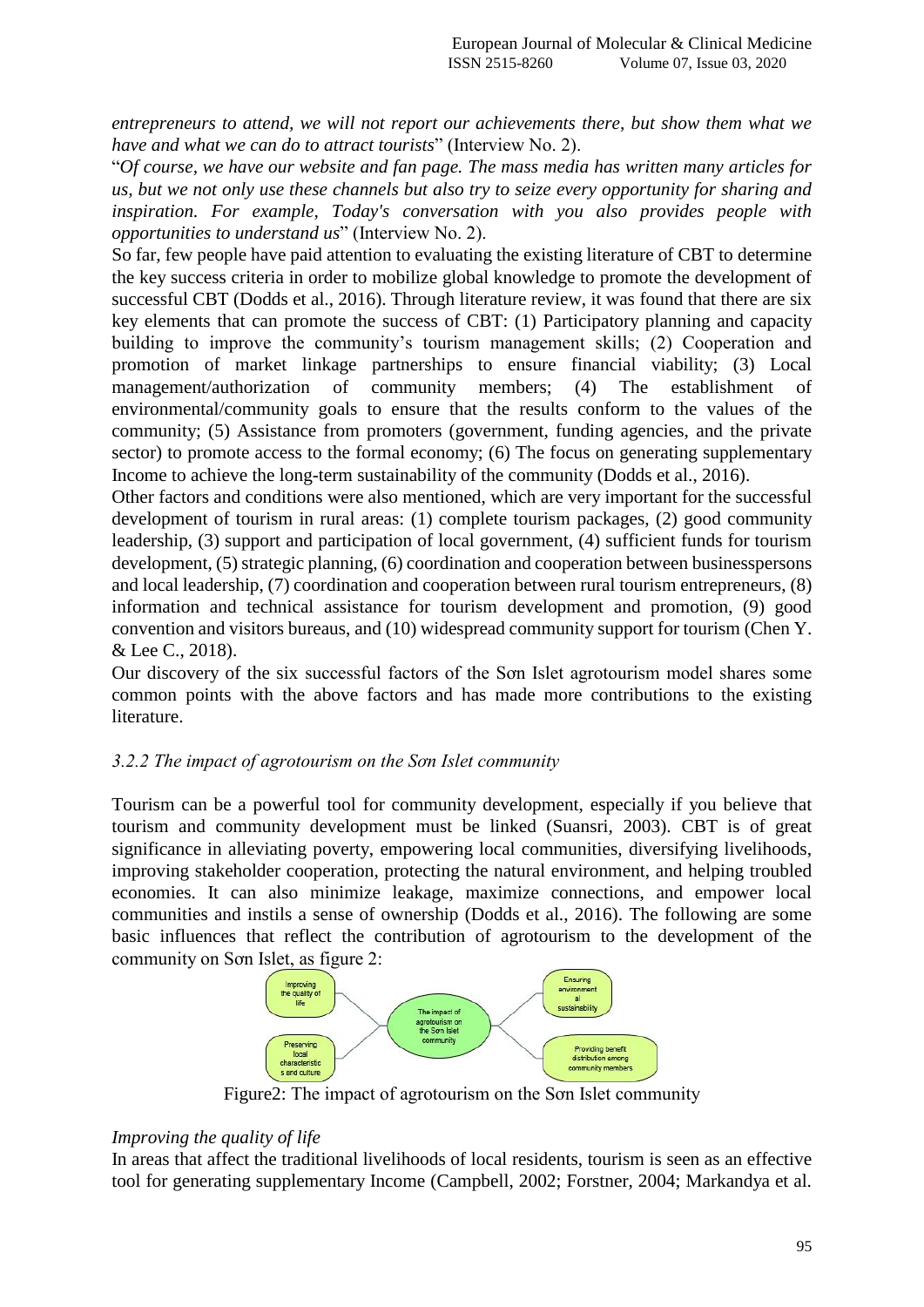2005; Vaughan 2000 in Dodds et al., 2016). Various studies have pointed out that the main motivation for the development of agrotourism is economic reasons (Chen Y. & Lee C., 2018). Every villager on Sơn Islet involved in the survey mentioned that they profited from tourism.

―*Income from tourism is much higher than the Income from agriculture. For example, if you sell rambutan to the market, the price is only 10.000 VND/kg, but the price for tourists is 15.000 VND. In addition, we can also sell tickets for visitors to visit the garden at a price of 20.000 VND/person*‖ (Interview No. 4).

―*Tourism is a quick way to eliminate hunger and reduce poverty. Sơn Islet once had 100% poor families, and now they don't have single poverty. My family raises and sells fish. Before engaging in travel services, we used to advertise, but people did not notice or believe it. When we open to tourists, many people will see, buy, and even become our agents. Selling to tourists is more profitable than selling to supermarkets or local markets. Logistics costs are reduced, and prices are rising."* (Interview No. 5).

―*Our lives have changed a lot. In the past, we lacked the money to feed our children; now, we can not only afford it but also have savings*‖ (Interview No. 7).

―*Our Income from tourism is 5-6 times higher than the sale of our agricultural products. Moreover, you can only have agricultural products once a year, and you can make money by doing tourism all year round*" (Interview No. 11).

―*Tourism has tripled community income*‖ (Interview No. 2).

Not only economic aspects were discussed, but other social aspects were also mentioned.

―*By providing travel services, our knowledge has been greatly expanded. In the past, we felt inferior because we knew nothing about the world beyond this small island. Now, even if we have not gone far, we still know many things. Our guests showed it to us.*" (Interview No. 4).

―*Our children have the opportunity to go to higher education and then come back to help the family*" (Interview No. 4).

―*We don't have to live separately, my son and daughter all gather here to do family business*‖ (Interview No. 3).

―*The young people on the islet not only have the opportunity to support themselves and their families, but they can also contribute something to their homeland*" (Interview No. 2).

―*Today, young people like us can only communicate a lot through online channels. As tour guides here, we can meet many people, find direct communication very interesting, and learn a lot from them. In addition, the Income of tour guides is also good, better than other students working in restaurants or coffee shops*" (Interview No. 9).

There are few signs of negative effects. The important ones are as follows:

―*If there is a negative impact on the locals here, I must say that this is a psychological impact on men. They used to be the backbone of the family. Travel services have brought a central role to the women on the islet, leaving men behind with a low sense of self. Before starting the travel service, they might have to work hard but felt important. Now they must get acquainted with errands such as picking vegetables, serving customers, and accepting runners-up roles. Some of them even have depression*" (Interview No. 2).

The main tasks taken by the Sơn Islet residents in order to serve tourists include cooking, giving instructions for making traditional cakes, guiding to U-pick gardens, selling local products, singing traditional music and rowing boat, most of which are operated and performed by women. The leader, the head and deputy head of the Club are all female.

More in-depth research should be done on this gender issue in the future. As Suansri emphasized, tourism includes many activities, and dividing roles among CBT members will make administration effective. In addition, it also provides opportunities for many community members, especially women, the elderly, and local youth, to demonstrate their workability and potential (Suansri, 2003).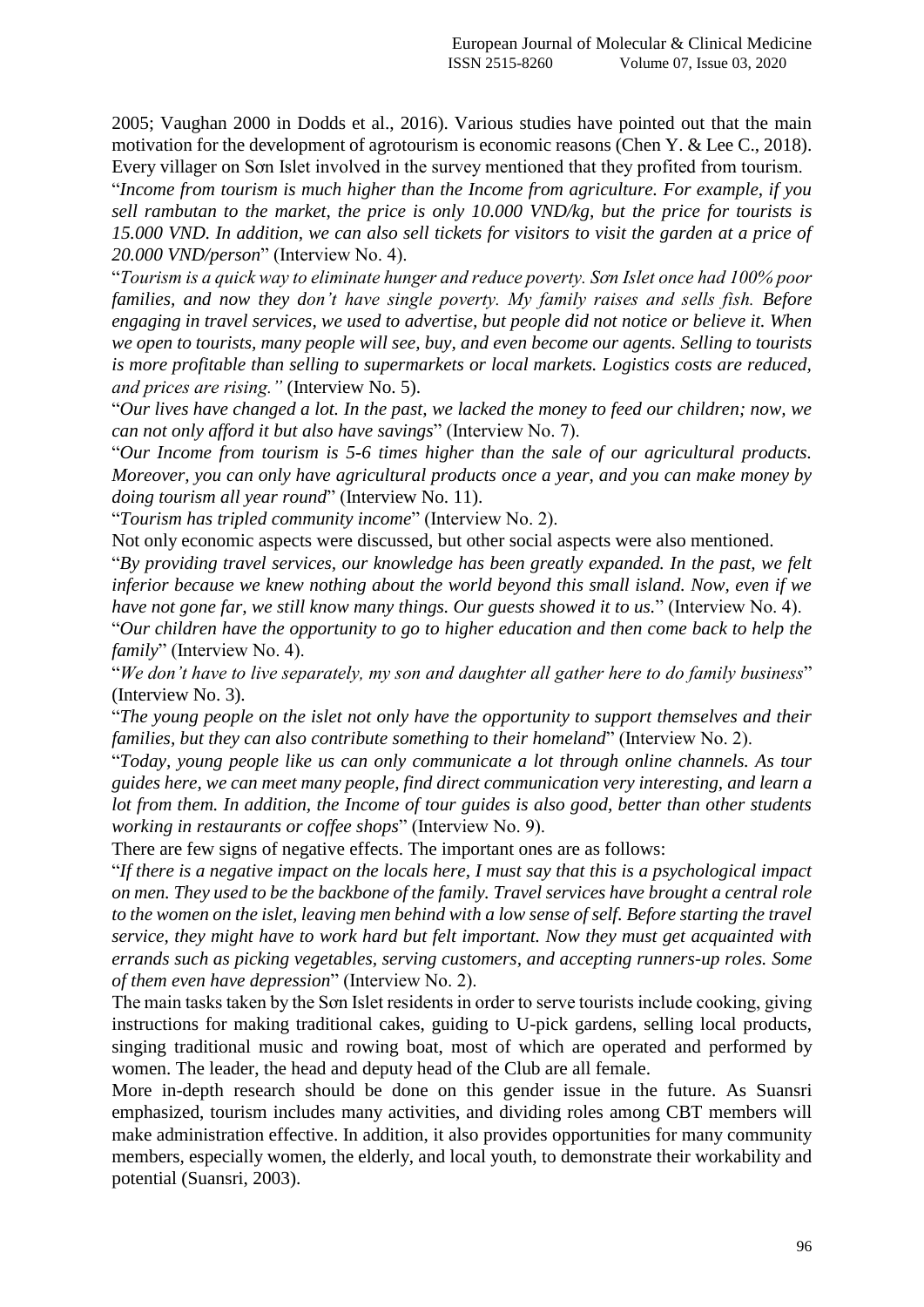In the past, rural communities passively watched the world change. Their only real connection with the outside world is through the sale of agricultural products (Suansri, 2003). Agrotourism redefines the farm from being limited to raw material production to a multi-product business with a variety of new ways related to society and nature (Douwe van der Ploeg, 2010 in Chen Y. & Lee C., 2018). Many tourists from famous tourist resorts in the area visit the community and share information with locals about places they have never been to but have heard of many times. If developed well, CBT can become a mechanism to reduce poverty, a way to improve the quality of life and provide empowerment and greater economic benefits for individuals in local communities (Dodds et al., 2016). As far as Sơn Islet is concerned, before the tour, the island only contained a single floating fish farm and garden. They are just pure farmers who are working hard to make a living all year round. This place was once popular because of the five "nos": no electricity, no clean water, no roads, no schools, and no internet. Now it has access to electricity, clean water, roads, Internet and foreign tourists (due to the small population, it has not yet gone to school). Thanks to the tourism industry, the lives of villagers have been improved and become better.

#### *Ensuring environmental sustainability*

Through agrotourism, farmers must learn how to protect and use nature while promoting tourism to create greater profits. In our survey, people on the small island seem to know environmental protection very well and regard it as an important task for tourism development. *"Here, we only allow our local people to be the guides because they are locals, they know this place, like this place, and they will instruct tourists not to damage the environment. You know, five years have passed since we started our business, and every garden here is still in good original condition. Since 2018, I have persuaded people here not to use nylon bags to make Sơn Islet a green tourist destination."* (Interview No. 2).

"At the weekly meeting, if we see that the environment is not clean, we will comment" (Interview No. 5).

―*Once every two weeks, the community gathers to collect garbage and clean up the environment"* (Interview No. 7).

―*We tend to use environmentally friendly materials on the islet*‖ (Interview No. 3).

―*Even tourism can bring us a lot of money, we still love our farm, and we also like agriculture, we will protect it no matter what*" (Interview No. 4).

Agrotourism is more dependent on the environment than any other activity field. Tourism is carried out in the environment, and the environment and its quality may be favourable or unfavourable for tourism activities (Ciolac R. et al., 2019). The clean environment of Sơn Islet is the interest of many tourists when visiting the village.

#### *Preserving local characteristics and culture*

In the new context, community-based agrotourism is considered a promising sustainable tourism industry. It is not only to make money but also to encourage tourists to help communities protect local culture and protect the environment. All stakeholders of the agrotourism model on Sơn Islet are shared and consistent with the concept of preserving their local ancient cultural values.

―*I was born in an agricultural family and once held an official position in the field of cultural protection, so I am very eager to restore and maintain traditional cultural values. They will be like family meals, traditional local wetland activities of daily life, or anything that reminds us of childhood memories [...]. So I choose to run tourism here in this way*" (Interview No. 2).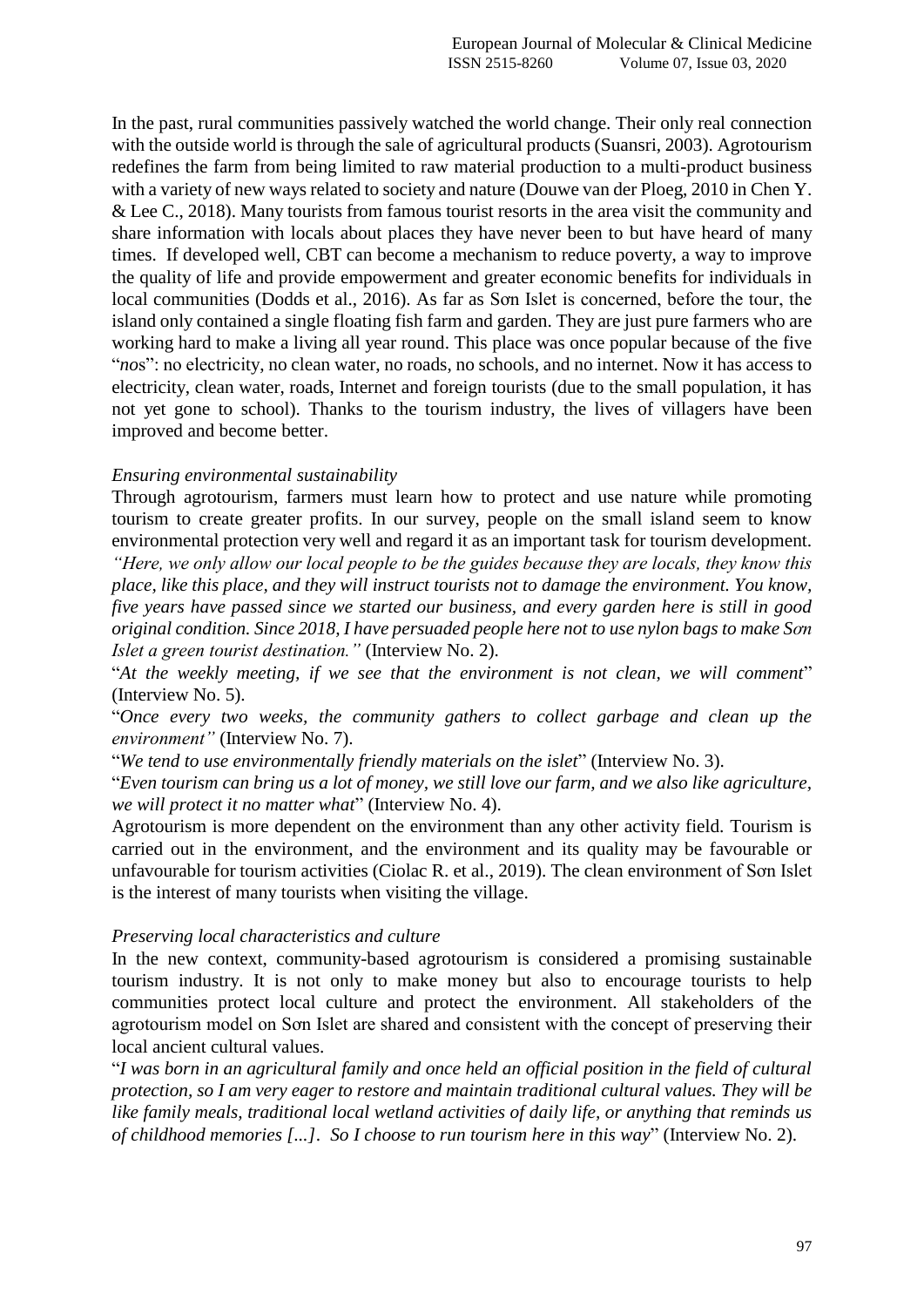*"To do tourism services here, we hope to retain our traditional values, to show tourists our southern Vietnamese lifestyle, our agricultural production, and to retain these things to educate our children. Not only me, but all the locals here want the same*" (Interview No. 4).

―*The locals here bring the ancient local cultural value to tourists through our stories and the ancient flavours of local cuisine. The way we travel on this small island is to bring back the past and bring tourists back to their childhood memories. I still keep many old farm tools and plan to build a museum for tourists*" (Interview No. 3).

―*Anyone who likes luxury leisure vacations will not be satisfied with the services we provide here, because we tend to ecotourism and try to preserve and present the friendly way of our ancestors*" (Interview No. 16).

Barbieri (2013) found that compared with other forms of farm entrepreneurship, agricultural travel farms have indeed made greater contributions to heritage protection. Her research shows that the frequency of cultural and historical resources preserved or restored by agrotourism farms is twice that of farms without agrotourism (Barbieri, 2013). Our findings in Sơn Islet are consistent with Barbieri's argument.

#### *Providing benefit distribution among community members*

In community-based tourism or sustainable tourism, the distribution of benefits is an important factor. All members of the Club in Sơn Islet seem to be satisfied with the way the profits are distributed.

―*We are equal to each other; the benefits are clear and transparent*‖ (Interview No. 17).

―*Benefits are distributed transparently and equally. If one family earns 10 million, another family may earn about nine or so*" (Interview No. 7).

―*The benefit distribution mechanism here is transparent, and the distribution of tourists to each family can even ensure equal income*" (Interview No. 11).

Not only families who participate in Sơn Islet's travel club profit from agrotourism, but families that only sell garden fruits and vegetables can also take advantage of tourists' consumption.

*"Families who are not engaged in tourism also benefit from tourists. They pick fruits from the garden and sell them to tourists who come here. They do not need to get up from 2-3 in the morning to bring the fruits to the mainland market, and they can sell them at higher prices. Some families can become our suppliers because they can sell vegetables for us to cook for tourists. Not only club members are interested, everyone on this islet can benefit from travel*" (Interview No. 4).

―*It's much better to sell things for tourists at home. I don't need to get up very early and don't need my husband's help. He can have time to run his own business, and I can still have time to do some farming.*‖ (Interview No. 13).

Not all opinions about benefiting from local people's tourism are positive. Someone mentioned their dissatisfaction.

―*When I can sell fruit to tourists, I feel very satisfied, but when I ask the Club to let my daughter-in-law participate, they say they have enough members. Sometimes the guides of the Club do not allow visitors to buy my products, and they urge visitors to go and say that they can buy the same products later at other places. I don't feel the support of the community*" (Interview No. 13).

―*When tourists cross the port to reach the island, there will be many local guides standing there to guide them, but if the tourists want to see "flying fish", the guide will take them to another part of the Club, but not to my home. Tourists heard my flying fish from the Internet, and I guided them here, but when they landed in the port, they would be guided in different*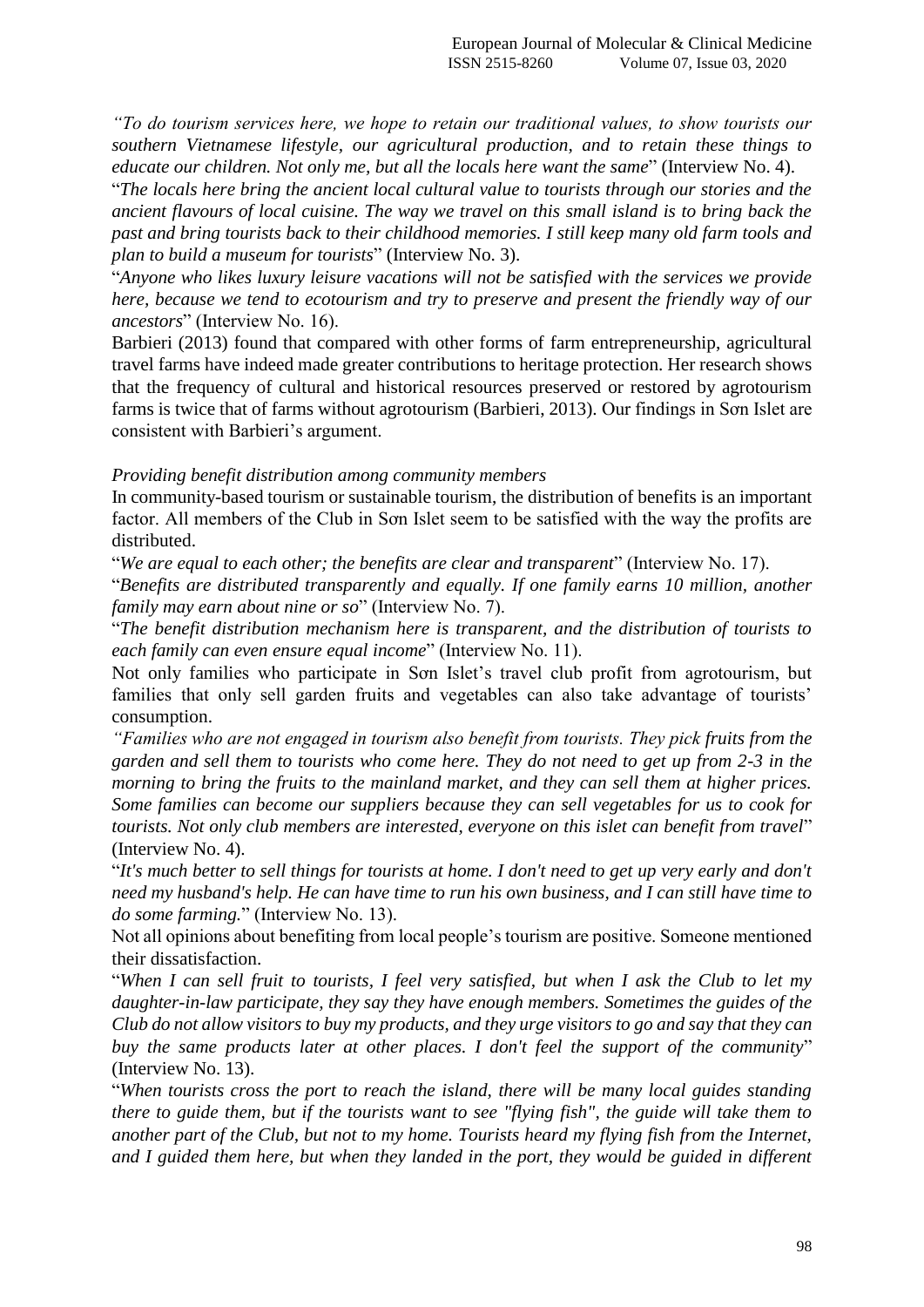*ways. I lost 60% of the tourists. I may have my own tour guide, but the port and boatman belong to the Club, so it is difficult*" (Interview No. 14).

―*Due to the conflict, I did not become a member of the Club. I run my own business. The Club sometimes prevents the tour guide from taking tourists to my garden.*‖ (Interview No. 15).

The Head of the Club also confirmed that not everyone who wants to join could become a member of the Club, it depends on what products/services they have to offer and whether they share common opinions with the whole Club.

The local authorities seem to acknowledge this problem and are concerned about it.

―*The CBT on Sơn Islet is effective but still has to face some threats. They used to be very united, but when it comes to interests, it is difficult to maintain continuity. Some of them are not satisfied with the way the interests are distributed. There was a conflict in the community. Only the members of the CBT club interact closely with each other. Outside the Club, other members of the entire community do not have that sense of belonging, nor can they benefit from travel as much as club members"* (Interview No. 1).

An accounting system that is easy to understand, easy to audit, and divide different worker roles and responsibilities is an essential part of the CBT administrative organization because the tourism industry generates profits from many sources. Establishing a good accounting system will help build trust among the members of the organization (Suansri, 2003). It seems that the community-based agrotourism organization in Sơn Islet has successfully done this, leading to mutual trust among its members and the efficiency of the model.

Previous research has shown that not all types of tourism are equally beneficial to the community (Yanes A. et al., 2019), and some may benefit more than others. The organization responsible for CBT needs to maintain open opportunities for community participation, rather than formulating rules or regulations that restrict it. Although it is difficult to ensure the direct participation of the entire community, CBT should at least allow all members of the community to benefit from tourism indirectly (Suansri, 2003). So far, Sơn Islet's community-based agrotourism has enabled every villager to benefit from tourism, but it has not really opened up community organizations or reached a level that makes every islander satisfied with the distribution of benefits (as all members of the Club are).

## **4. CONCLUSION**

This article aims to explore the impact of agricultural CBT on local life on the small islet of Cần Thơ, Vietnam. The results show that agricultural CBT has many positive effects, such as improving the (economic and social) quality of life, ensuring environmental sustainability, and preserving the unique local characteristics and culture. As an inevitable choice for a successful community-based model, the benefits of community members have been fairly evenly distributed.

Some negative effects were also observed. Together with the enormous economic gains, the role of women in the community has changed, resulting in the "lost" status of men which has a negative psychological impact on men and may threaten the stability of the family.

In addition, although every member of the CBT organization believes that the benefits of travelling in Sơn Islet have been fairly distributed to everyone, even those who do not belong to the Club have also benefited from the tourism activities, not everyone on the islet admits this.

The survey results also showed that some factors could successfully promote Sơn Islet's tourism industry, namely, community unity and consensus, good leadership, unique model, good organization and operation methods, support from local authorities and good marketing. From these findings, there may be enlightenment for the development of agrotourism in Sơn Islet. In order to maintain the success of this agrotourism-based model and achieve breakthrough growth in the future, it is necessary to ensure the equality of all stakeholders,